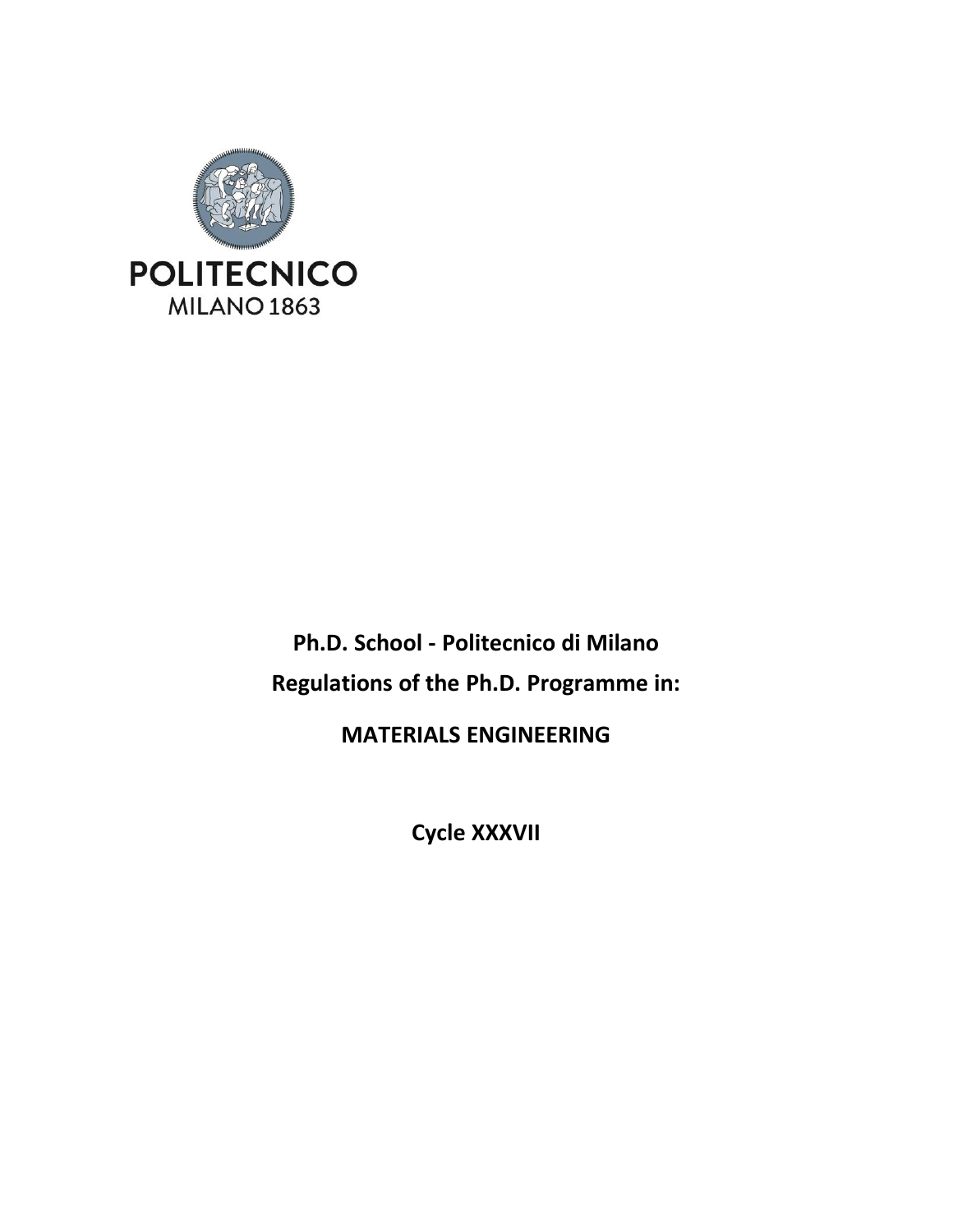## 1. General Information

Ph.D. School - Politecnico di Milano

Ph.D. Programme: Materials Engineering

Course start: November 2021

Location of the Ph.D. Programme: Milano Leonardo

Promoter Department: Dipartimento di Chimica, Materiali e Ingegneria Chimica Giulio Natta

Scientific Disciplinary Sectors

- ING/IND 22 (09D1): Scienza e Tecnologia dei Materiali ("Materials Science and Technology") (50%)
- ING/IND 21 (09D1): Metallurgia ("Metallurgy") (10%)
- ING-IND/23 (09D2): Chimica Fisica Applicata ("Applied Physical Chemistry")(5%)
- FIS-03 (02) Fisica della Materia ("Physics of matter") (15%)
- CHIM-07 (03): Fondamenti Chimici delle Tecnologie ("Chemical Foundations of Technologies") (15%)
- ING/IND-34 (09G2): Bioingegneria Industriale ("Industrial Bioengineering") (5%)

### Ph.D. School Website: **[http://www.polimi.it/Ph.D.](http://www.polimi.it/phd)**

Ph.D. Programme Website: http://www.dottorato.polimi.it/corsi-di-dottorato/corsi-di-dottoratoattivi/ingegneria-dei-materiali/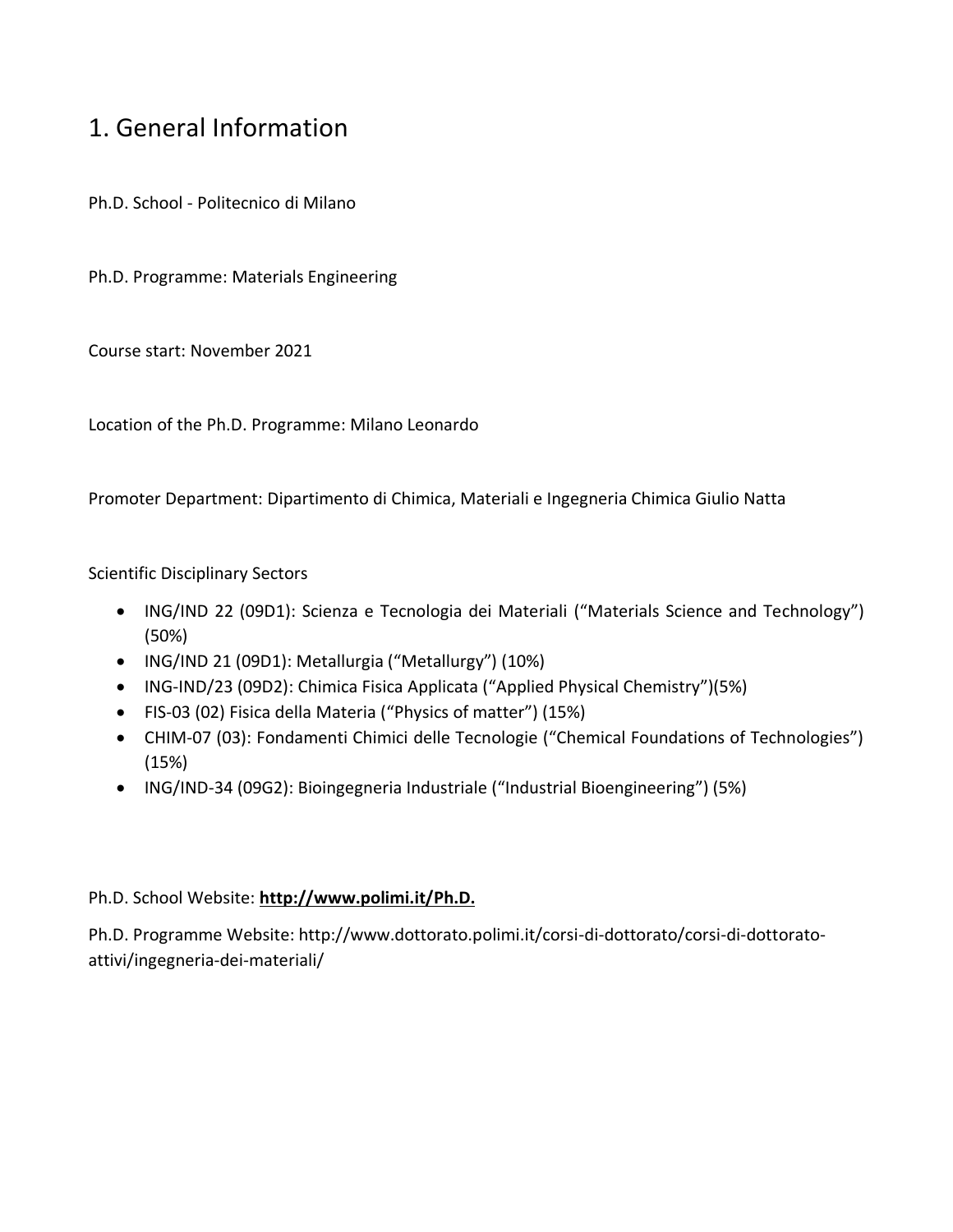## 2. General presentation

The Ph.D. Programme in Materials Engineering provides high educational opportunities to young talents and executives who intend to become proactive professionals and researchers skilled in the design, production and application of both traditional and innovative materials, their optimization for specific applications, the prediction and assessment of their performance, and in developing new concepts and technologies in any materials-related fields.

Highlights of the Ph.D. Programme in Materials Engineering are:

- $\triangleright$  a rigorous scientific approach to address outstanding research
- $\triangleright$  an effective interdisciplinary approach
- $\triangleright$  connection with international leading scientific and technical communities
- $\triangleright$  a strong integration with the Doctorate School of Politecnico di Milano to increase knowledge with transversal courses, to gain soft skill and to join stimulating activities.

Materials Engineering involves the investigation of correlation among materials structure, processing and functional and structural properties, and the knowledge management from materials design to final applications.

Training consists of a three-year programme and requires the acquisition of 180 credits, 25 of which being obtained by attending Ph.D. level courses. PhD Courses provide both a fundamental background and a specialized qualification.

The Programme includes advanced research and training on:

- $\triangleright$  Research and development in traditional materials (polymers metals, ceramics, concretes, composites) and related technologies.
- $\triangleright$  Specific application areas: materials for energy, materials for environment, materials for electronics, optoelectronics and photonics, materials for cultural heritage, materials for product design, materials for packaging, biomaterials.
- $\triangleright$  Smart, responsive and self-healing materials, nanostructured materials.
- ➢ Materials corrosion and durability, life cycle assessment, coating and surface functionalization

The Ph.D. Programme is run by a Coordinator and a Faculty Board.

The Coordinator (see Attachment A1) chairs the Faculty Board, coordinates the preparation of the annual Educational Programme and organises the general educational activities of the Ph.D. courses.

The Faculty Board is responsible for the Educational programme, for supervision of the Ph.D. students research, and for teaching and related administrative activities (see Attachment A2).

Ph.D. Course in Materials Engineering received the appraisal of "Innovative Ph.D. Course" by the Italian Ministry of Education, Universities and Research.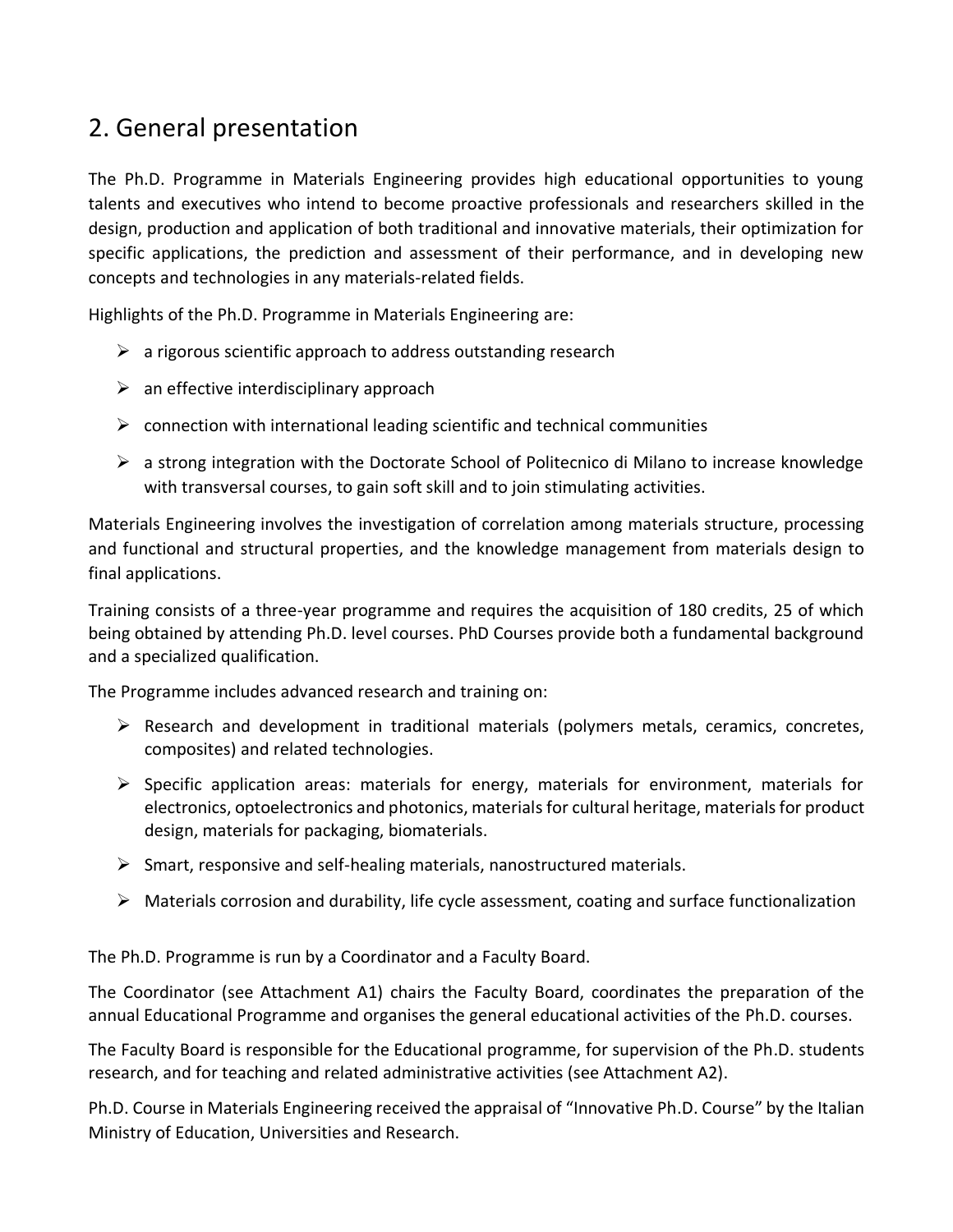## 3. Objectives

The objective of the Ph.D. Course in Materials Engineering is to educate proactive professionals aware of the correlation between the materials structure over several length-scales, the effects of processing on structure, and the final properties in use. This knowledge makes graduates skilled in the design, production and application of both traditional and innovative materials, their optimization for specific applications and the prediction and assessment of their performance and durability. From the list of topics reported in the general presentation, these skills may be acquired in several materials-related fields, all requiring a common multidisciplinary approach.

## 4. Professional opportunities and job market

The Ph.D. Programme in Materials Engineering aims at training Ph.D. laureates having a common background and specialized qualifications in advanced research areas. The knowledge and skills of a Ph.D. in Materials Engineering enable graduates to pursue their career in the Manufacturing industry given its quest for innovation in the production, processing, application and conservation of traditional materials and for the development of innovative materials allowing radically new, currently unforeseeable applications.

Moreover, the background deriving from full-time activity both in research and in education also qualifies the Ph.D. graduates for an academic career. Several former graduates from the Materials Engineering Programme have been able to secure post-doctoral research positions at high-ranking universities and research Institutes.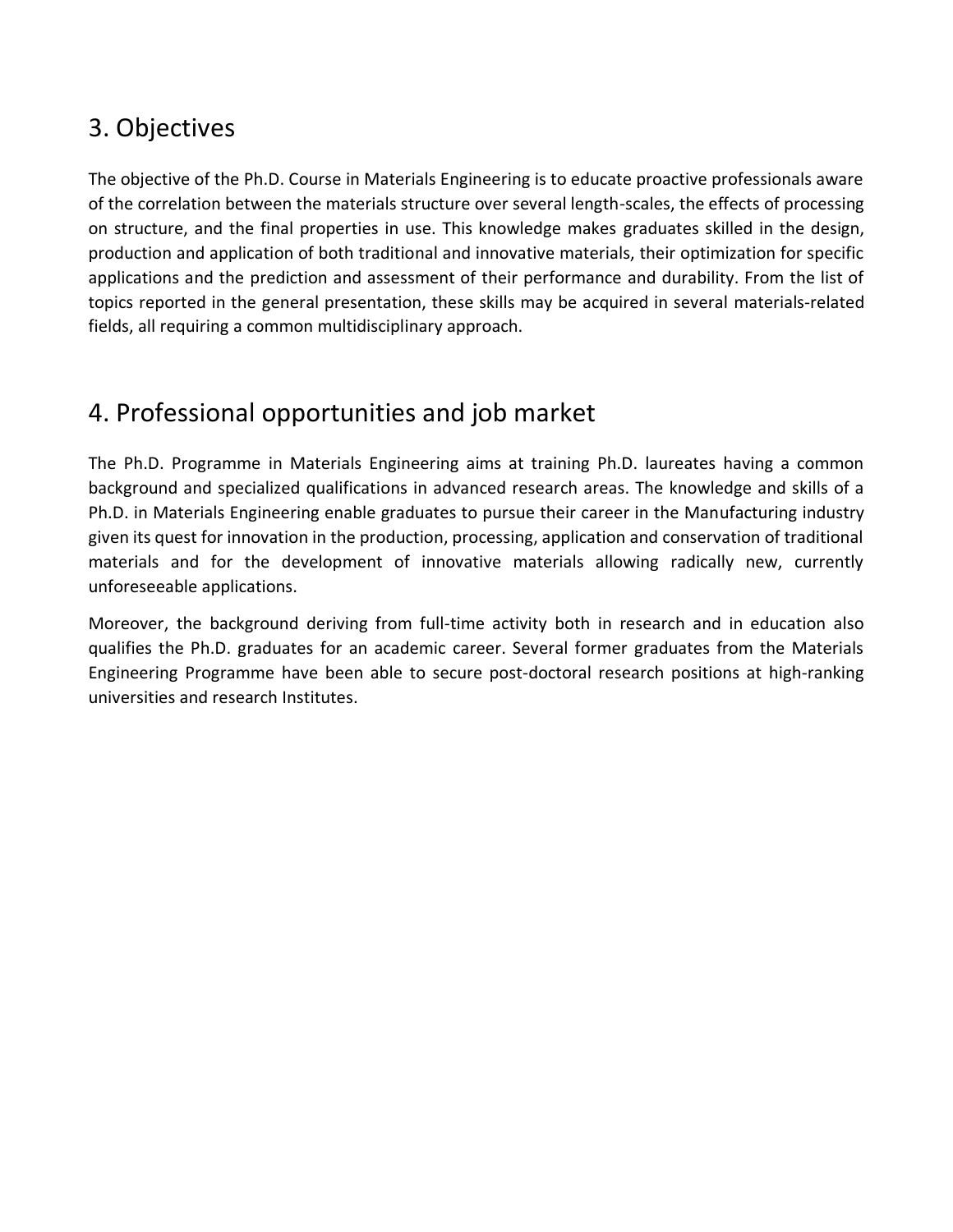## 5. Enrolment

## **5.1 Admission requirements**

Italian and International citizens can apply. They are requested to have graduated in accordance with the pre-existing laws D.M. 3.11.1999 n. 509, or to have a Master of Science degree in accordance with D.M. 3.11.1999 n. 509, or a Master of Science in accordance with D.M. 22.10.2004 n. 270, or similar academic title obtained abroad, equivalent for duration and content to the Italian title, with an overall duration of university studies of at least five years.

The certified knowledge of the English language is a further requirement for admission. Please refer to the Ph.D. School website for details.

Candidates apply to the admission announcement attaching the curriculum, a motivation letter, and an illustrative report about the development of a possible Ph.D. research, which will be evaluated by the members of a Committee.

## **5.2 Admission deadlines and number of vacancies**

The number of positions is indicated in the Call for admission to the 37<sup>th</sup> Ph.D. cycle Programmes: [http://www.polimi.it/Ph.D.](http://www.polimi.it/phd)

Scholarships both on Open subjects and on specific themes are available, according to the Call for admission.

## 6. Contents

## **6.1 Requirements for the Ph.D. title achievement**

The achievement of the Ph.D. title in Materials Engineering requires a full-time study and research activity of at least three years which is completed by the development and defense of the Ph.D. thesis.

Ph.D. candidates in Materials Engineering have to earn a minimum of 25 course credits (see paragraph 6.3 below), and to continuously carry out research.

At the beginning of his activity, the Faculty Board assigns a tutor to each Ph.D. candidate to supervise and assist her/him in the overall training programme. The tutor is a Member the Faculty Board. The tutors assist the candidates in the choice of courses to be included in the study plan, which is eventually submitted for approval to the Coordinator of the Ph.D. Programme (see also section 6.4 below).

The Faculty Board may assign to candidates extra course credits, in case they need to complete their preparation in specific topics, relevant for their research projects.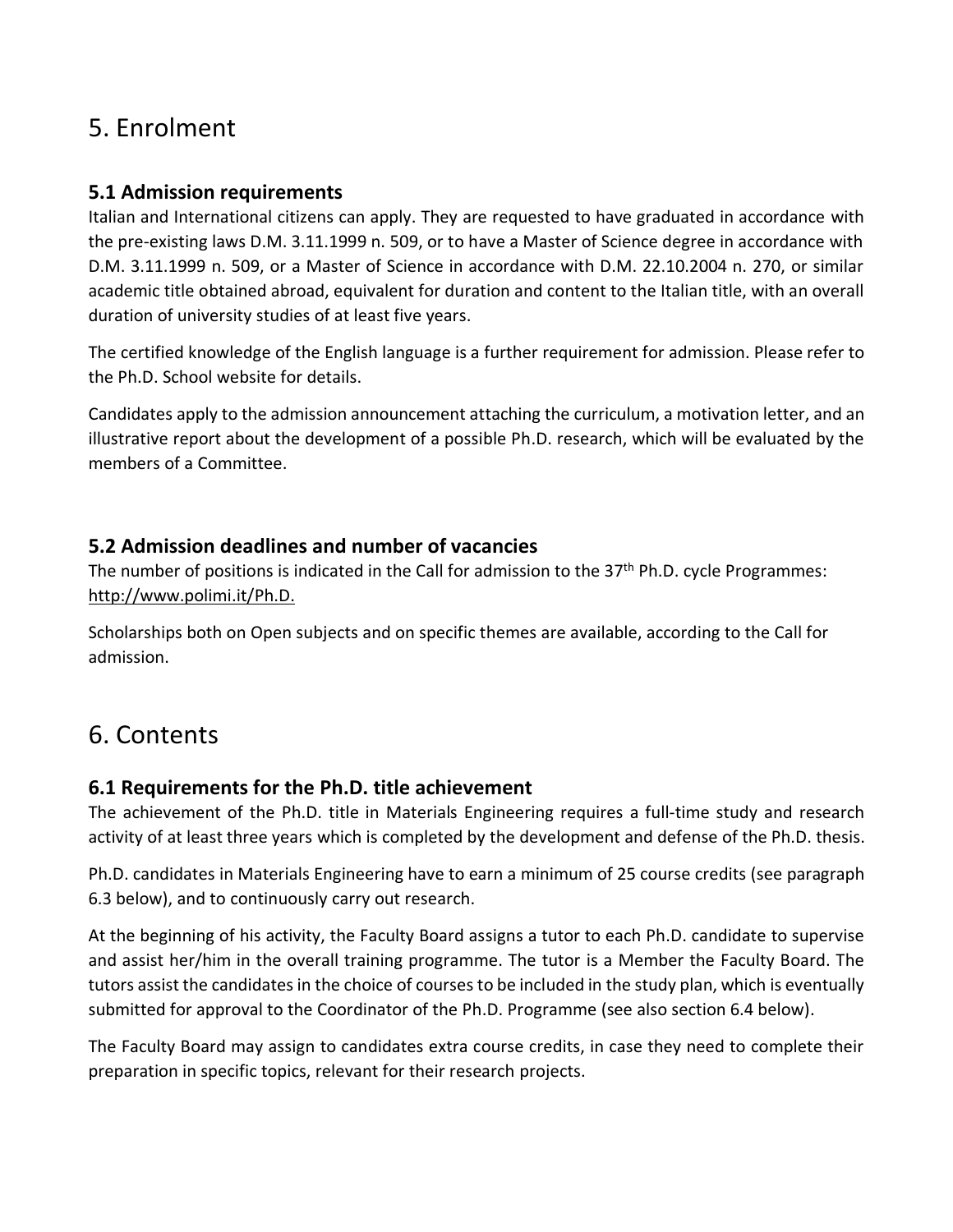## **6.2 Research development**

The main aim of all Politecnico di Milano Ph.D. Programmes is the development in the candidates of a research-oriented mind-set, with expertise and skillsin a specific research topic. To this end, candidates acquire a problem-solving capability in complex contexts, including the ability of performing deep problem analysis, identifying original solutions, and evaluating their applicability in practical contexts.

These skills provide the Ph.D. candidates with major opportunities to develop and lead future research both in the academia, and in public and private organizations.

Ph.D. candidates are requested to give an original research contribution through publications and the Ph.D. thesis, which has to contribute to increase the knowledge in the candidate's research field. Besides, it must be consistent with the research topics developed in the Department where the Ph.D. Programme is carried out.

The Ph.D. thesis, in particular, collects the original research results of the candidate, in the context of the research state of the art in the specific research field.

The Ph.D. research is developed under the guidance of a supervisor, who supports the candidate in the setting-out of the research and in the everyday activities related to the thesis development. The supervisor is not necessarily a member of the Faculty Board and may also belong to an Institution different from Politecnico di Milano. The supervisor can be supported by one or more co-supervisors.

Further activities intended to develop the candidate's personal skills and research expertise are encouraged during the Ph.D. career.

Candidates must acquire the capability to present and discuss their work in their research community. Consequently, both the participation to international conferences and the publication of the research results in peer-reviewed journals are encouraged.

The Ph.D. Programme favors the candidates' research interactions with other groups in their research field, preferably abroad. Research visits of at least three months are strongly encouraged, as through them the candidates may acquire further skills to develop their research work and thesis.

The duration of the Programme is usually three years.

## **6.3 Objectives and general framework of the teaching activities**

The Ph.D. Programmes and the Ph.D. School activate different teaching proposals, including courses, seminars, project workshops, laboratories. Teaching activities cover both basic research issues (problems, theories, methods), at the foundation of the Ph.D. Programme and its cultural context, and specialistic topics related to the subjects developed in the theses.

Lessons are usually held in English, except when otherwise stated. The Ph.D. Programme includes at least one complete study plan delivered in English language.

Structured teaching activities allow to earn ECTS credits. Other educational activities, for which an assessment process is difficult to implement do not allow to earn ECTS. However, they are reported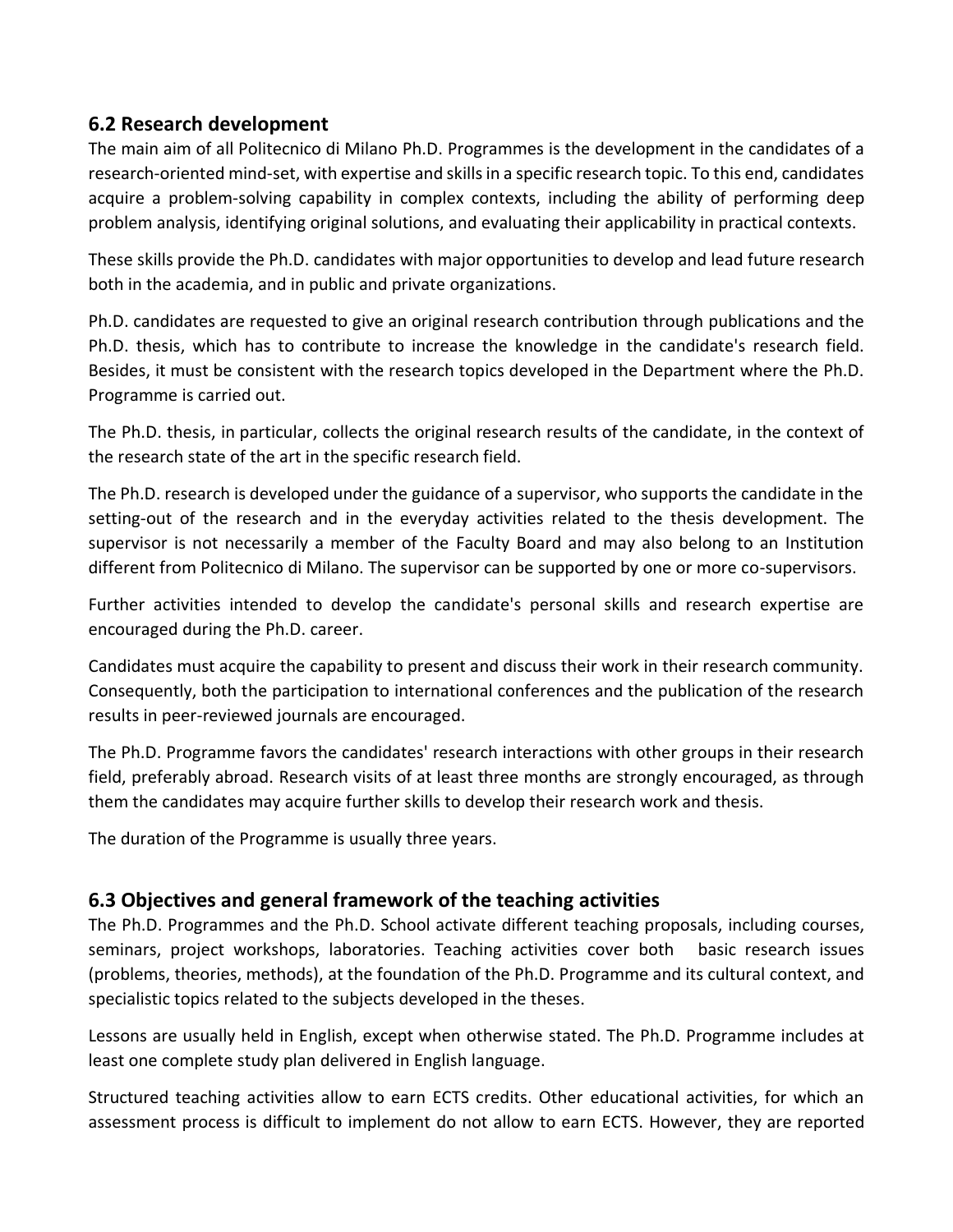and taken into account by the Faculty Board in the annual evaluation of the scientific and educational activities.

The Ph.D. School of Politecnico di Milano offers a set of courses aiming at training the Ph.D. candidates in soft and transferable skills. The skills and abilities provided by these courses are expected to help candidates across different areas of their careers making them able to react to the rapidly evolving needs of the global economy and society at large. The Ph.D. School courses activated for the 2021-2022 Academic Year are summarized in the following table

| Professor        | <b>Course Title</b>                                                                                                         |
|------------------|-----------------------------------------------------------------------------------------------------------------------------|
| <b>Aliverti</b>  | <b>Ethics in Research</b>                                                                                                   |
| Armondi          | <b>Strengthening Critical Spatial Thinking</b>                                                                              |
| <b>Arnaboldi</b> | Advanced Interaction Skills for Academic Professionals                                                                      |
| <b>Balducci</b>  | Approaches to Resilience: Social, Economic, Environmental and Technological<br>Challenges of Contemporary Human Settlements |
| <b>Biscari</b>   | <b>English for Academic Communication</b>                                                                                   |
| <b>Cardilli</b>  | European Culture                                                                                                            |
| Chiodo           | Epistemology of Scientific and Technological Research (Technologies Reshaping<br>Humans)                                    |
| Di Blas          | <b>Professional Communication</b>                                                                                           |
| Gianinetto       | The Copernicus Green Revolution for Sustainable Development                                                                 |
| <b>larossi</b>   | Power of Images and Visual Communication for Research Dissemination                                                         |
| <b>Jacchetti</b> | Communication Strategies that Score in Worldwide Academia                                                                   |
| Lavagna          | Sustainability Metrics, Life Cycle Assessment and Environmental Footprint                                                   |
| <b>Mancini</b>   | Project Management (in Action)                                                                                              |
| <b>Masarati</b>  | Ethical Aspects of Research on Dual-Use Technologies                                                                        |
| Ossi             | Sulla responsabilità della tecnica                                                                                          |
| Paganoni         | La comunicazione nella scienza                                                                                              |
| <b>Pizzocaro</b> | Practicing research collaboration / La pratica della collaborazione nella ricerca                                           |
| Raos             | Science, Technology, Society and Wikipedia                                                                                  |
| Sancassani       | Teaching methodologies, strategies and styles                                                                               |
| <b>Valente</b>   | Scientific Reasoning: Philosophy, Logic and Applications                                                                    |
| Volontè          | Introduction to academic research                                                                                           |
| Zani             | Laboratorio di insegnamento a classi numerose                                                                               |

**Table: Ph.D. School courses list**. The list may be modified after the publication of the present document

10 of the 25 course credits that each candidate is required to earn shall be obtained through soft and transferable skills courses organized by the Ph.D. School.

Every year the Ph.D. Programme in Materials Engineering activates Ph.D. level courses for at least 20 credits. The courses organized by the Ph.D. Programme in Materials Engineering are summarized in the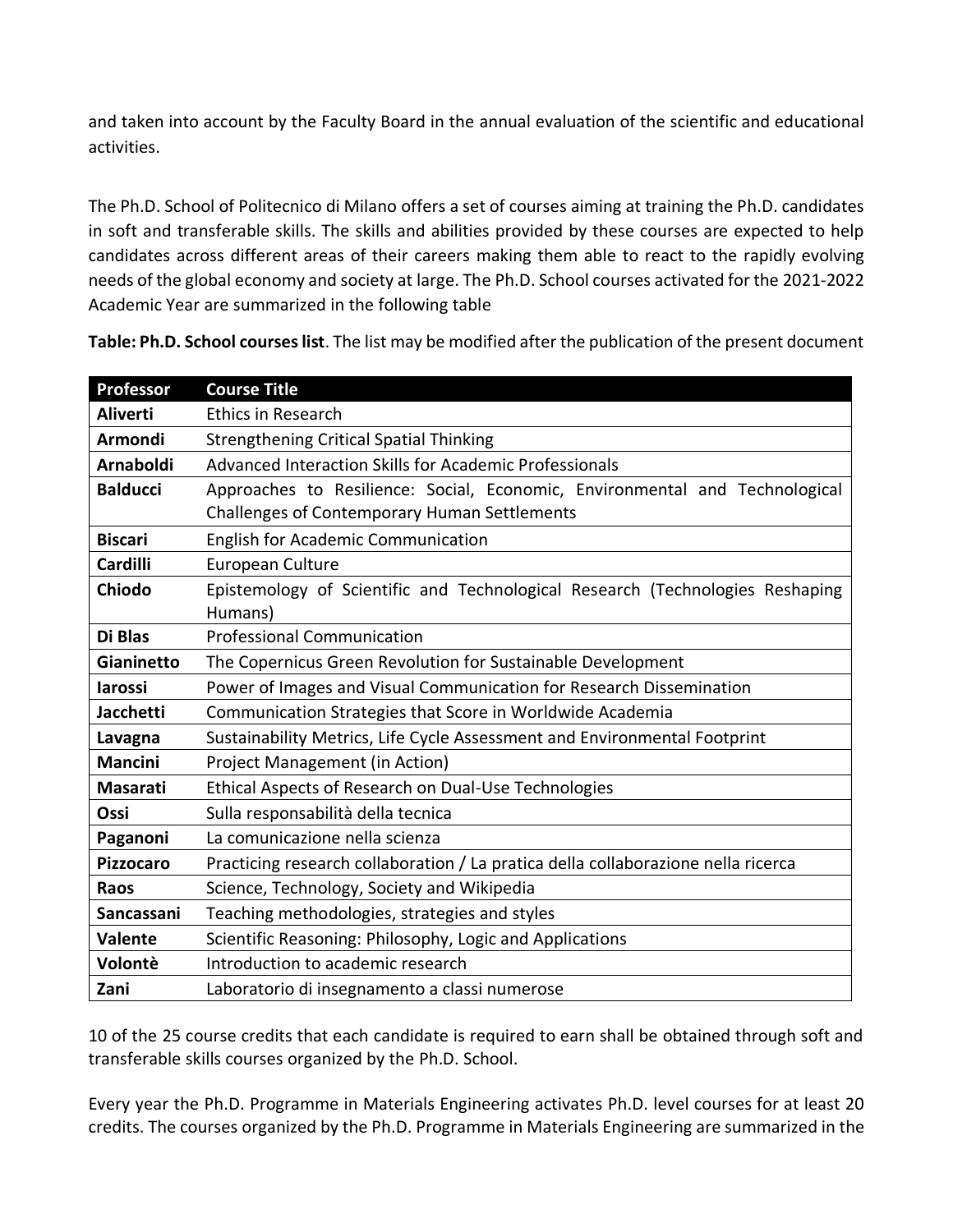following tables. For all courses, attendance is mandatory, and a final examination is required. Student evaluation can be carried out by means of either a written examination, written report, oral examination or seminar on a specific topic with final discussion. The evaluation method is described in each individual course syllabus as indicated by the professor in charge.

Course syllabus and schedule can be found on the website of the Ph.D. Programme in Materials Engineering. Course descriptions are also reported in the Study Programme ("Manifesto") of the Ph.D. in Materials Engineering.

The table below summarizes the guidelines for the presentation of the candidate's study plan. At the same time, candidates will be involved in their research activity in a continuous way, under their supervisor's guidance.

| Courses                                                                                       | Possible details or reference to<br>following tables | Number of credits |
|-----------------------------------------------------------------------------------------------|------------------------------------------------------|-------------------|
| Courses characterising the Ph.D.   See Table A<br>materials<br>in<br>Programme<br>engineering |                                                      | 15 min            |
| Ph.D. School Courses                                                                          | See Table B                                          | 10 min            |

The Course activity of the Ph.D. candidate is expected to be concentrated in the first two years of his/her Ph.D. To be admitted to the second year, the Ph.D. student should have earned at least 10 credits by attending courses and passing the relevant examinations. Similarly, the Ph.D student should have acquired at least 20 of the 25 credits before starting the third year. Only a maximum of 5 credits should be attained during the third year (or possibly during the fourth year, in the case of prorogation, see 6.5).

### **Ph.D. Course List**

### **Type A COURSES**

The Ph.D. Programme in Materials Engineering offers the Characterizing Courses listed in table A. For the admission to the final exam the acquisition of 15 credits in this list is mandatory. The substitution of 5 of these credits with an equivalent number from other courses, e.g. deriving from extended research internships in other institutions, especially abroad, has to be approved by the Faculty Board of the Ph.D. Course in Materials Engineering before the course is attended.

The list of Ph.D. courses organized by the Ph.D. Programme in Materials Engineering is available at the website: [http://www.dottorato.polimi.it/corsi-di-dottorato/corsi-di-dottorato-attivi/ingegneria-dei](http://www.dottorato.polimi.it/corsi-di-dottorato/corsi-di-dottorato-attivi/ingegneria-dei-materiali/)[materiali/](http://www.dottorato.polimi.it/corsi-di-dottorato/corsi-di-dottorato-attivi/ingegneria-dei-materiali/)

## **Type B COURSES**

The Ph.D. School offers every year general and Interdoctoral courses. The acquisition of 10 credits is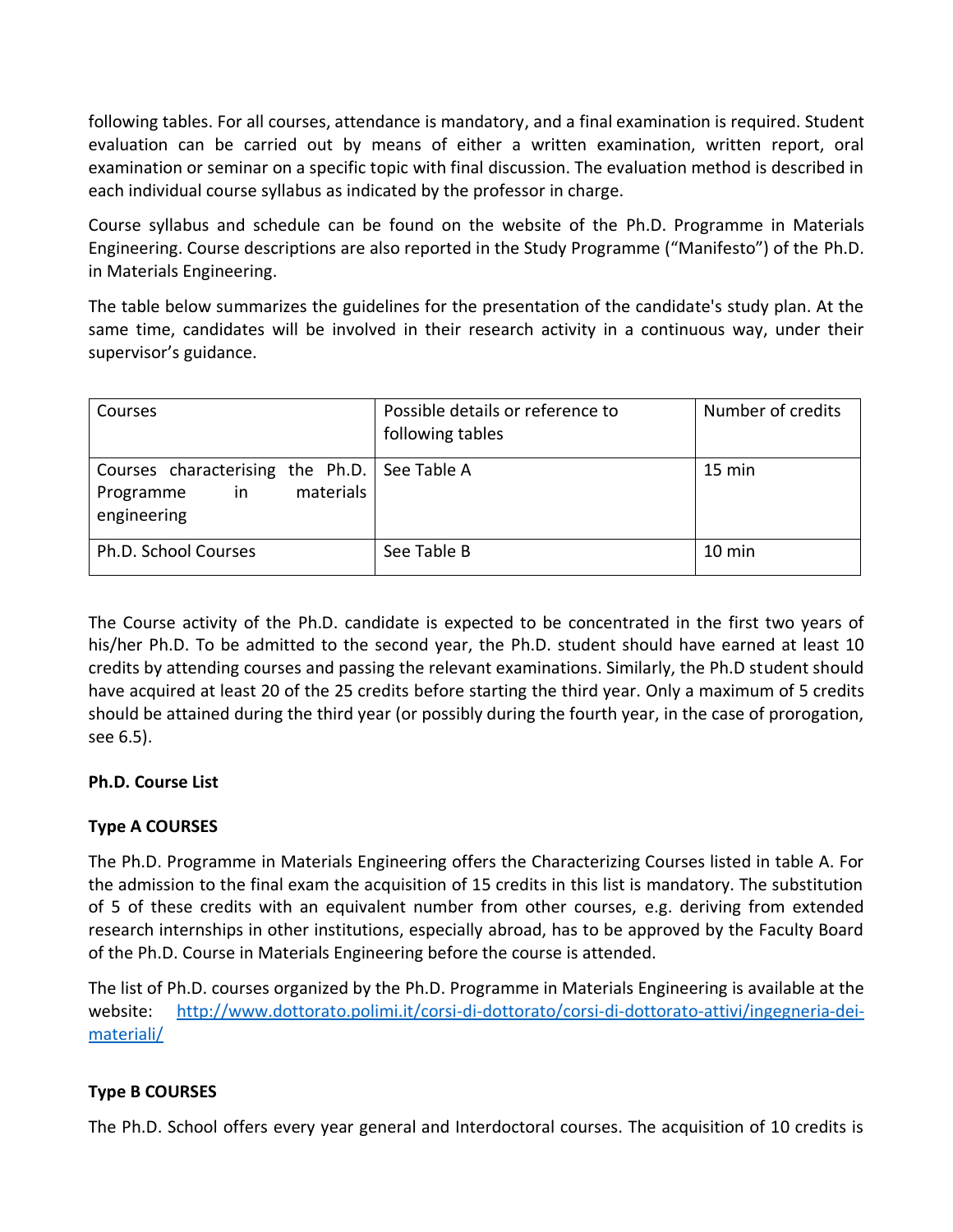mandatory among the courses of B type. The list of Ph.D. courses organized by the Ph.D. School is available at the website [http://www.dottorato.polimi.it/en/during-your-Ph.D./Ph.D.-school-courses](http://www.dottorato.polimi.it/en/during-your-phd/phd-school-courses) 

#### **PREPARATORY COURSES**

If the supervisor and the tutor find useful or necessary that the candidate attends preparatory courses (chosen among the activated courses at the Politecnico di Milano), the Faculty Board of the Ph.D. Programme may assign some extra-credits to be acquired to complete the training. The Faculty Board will decide in advance if credits acquired in this way will concur to the mandatory 25 ECTS credits or will constitute an additional requirement.

#### **SPECIALISTIC COURSES, LONG-TRAINING SEMINARS, SUMMER SCHOOLS**

The attendance of Specialist Courses, Workshops, Schools, Seminars cycles is strongly encouraged and (if these seminars, workshops are certified and evaluated) may allow to acquire credits only if explicitly approved by the Faculty Board before the activity is attended. These courses and workshops can be added to the study plan, even if they are not evaluated (and therefore not qualified as credits), as optional "additional learning activity".

The scheduled course planning for the academic year 2021-2022 follows. Other courses may be activated during the year. In this case, the candidates will be promptly informed and will be allowed to insert these new courses in their study plan.

| Name of the Course                                                                                                                   | <b>Professor</b>                           | Language | Credits |
|--------------------------------------------------------------------------------------------------------------------------------------|--------------------------------------------|----------|---------|
| materials<br>Perspectives<br>on<br>investigation techniques                                                                          | Ossi<br>Andena<br>Griffini                 | English  | 5       |
| Material characterization<br>(with<br>laboratories) – Module 1 – SEM, EDS,<br>SRD, GDOES, Optical Microscopy,<br>Laser Profilometry* | <b>Briatico</b><br>Angella                 | English  | $5*$    |
| Material<br>(with<br>characterization<br>laboratories) - Module 2 - NMR, FT-<br>IR, RAMAN, DSC, DTA, TGA, AFM,<br>STM <sup>*</sup>   | Castiglione<br>Derudi<br>Casari<br>Lucotti | English  | $5*$    |
| Material<br>characterization<br>(with<br>laboratories) – Module 3 – Physico-                                                         | <b>Briatico</b><br>Gastaldi                | English  | $5*$    |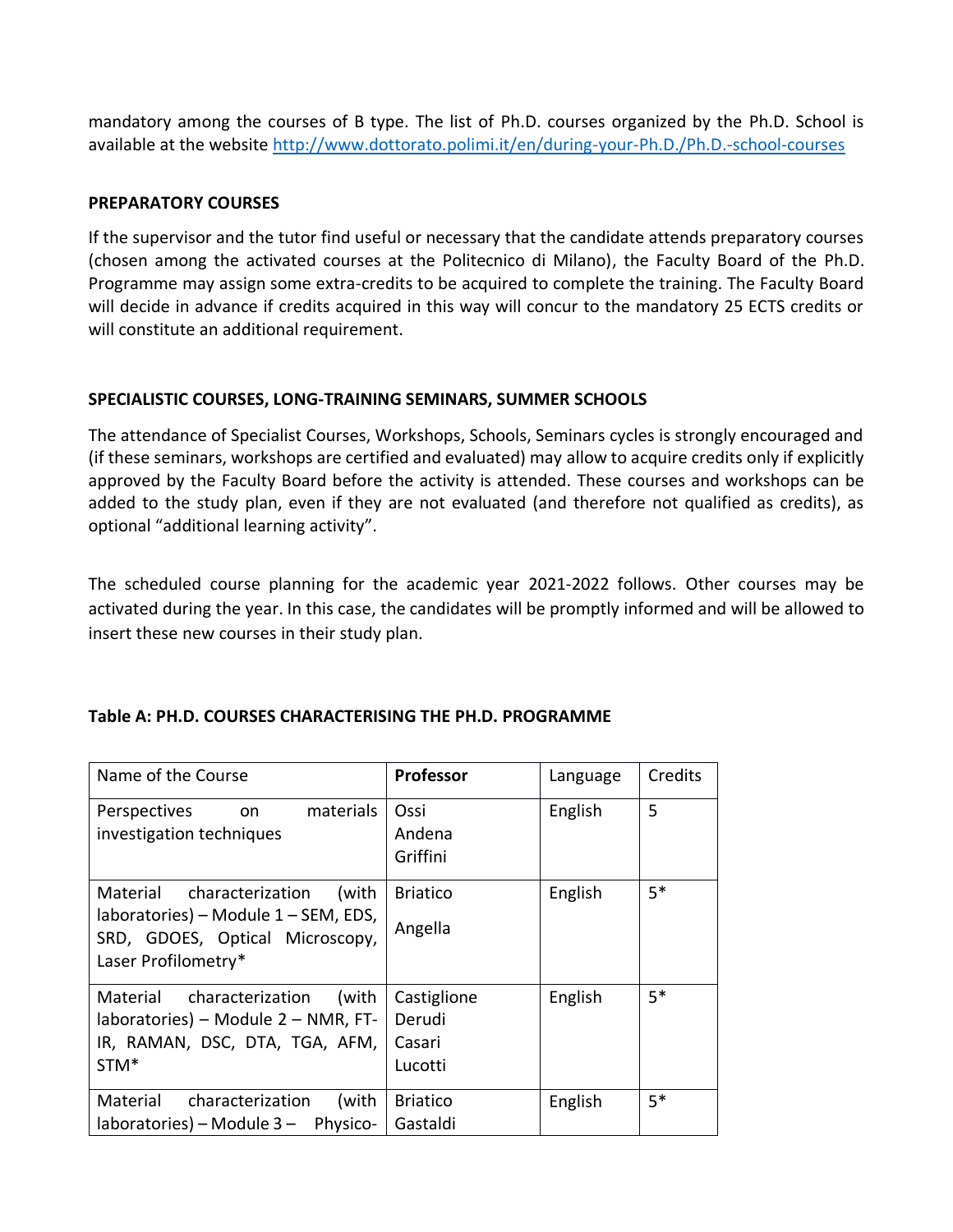| of<br>mechanical<br>characterization<br>materials*                                       | Griffini<br>Andena       |         |   |
|------------------------------------------------------------------------------------------|--------------------------|---------|---|
| Synchrotron<br>School<br><b>Summer</b><br>X-ray<br>diffraction, spectroscopy and imaging | Macchi<br>Moretti        | English |   |
| Experimental<br>methods<br>in<br>electrochemistry and corrosion                          | <b>Brenna</b><br>Vicenzo | English | 5 |

\* Only one out of these three Courses can be inserted in the study plan

**TABLE B: SUGGESTED CROSS –SECTORAL COURSES -**. The list may be modified after the publication of the present document

| Professor        | <b>Course Title</b>                                                               |
|------------------|-----------------------------------------------------------------------------------|
| <b>Aliverti</b>  | <b>Ethics in Research</b>                                                         |
| Armondi          | Strengthening Critical Spatial Thinking                                           |
| <b>Arnaboldi</b> | Advanced Interaction Skills for Academic Professionals                            |
| <b>Balducci</b>  | Approaches to Resilience: Social, Economic, Environmental and Technological       |
|                  | Challenges of Contemporary Human Settlements                                      |
| <b>Biscari</b>   | <b>English for Academic Communication</b>                                         |
| Cardilli         | European Culture                                                                  |
| Chiodo           | Epistemology of Scientific and Technological Research (Technologies Reshaping     |
|                  | Humans)                                                                           |
| Di Blas          | <b>Professional Communication</b>                                                 |
| Gianinetto       | The Copernicus Green Revolution for Sustainable Development                       |
| larossi          | Power of Images and Visual Communication for Research Dissemination               |
| <b>Jacchetti</b> | Communication Strategies that Score in Worldwide Academia                         |
| Lavagna          | Sustainability Metrics, Life Cycle Assessment and Environmental Footprint         |
| <b>Mancini</b>   | Project Management (in Action)                                                    |
| <b>Masarati</b>  | Ethical Aspects of Research on Dual-Use Technologies                              |
| Ossi             | Sulla responsabilità della tecnica                                                |
| Paganoni         | La comunicazione nella scienza                                                    |
| <b>Pizzocaro</b> | Practicing research collaboration / La pratica della collaborazione nella ricerca |
| Raos             | Science, Technology, Society and Wikipedia                                        |
| Sancassani       | Teaching methodologies, strategies and styles                                     |
| <b>Valente</b>   | Scientific Reasoning: Philosophy, Logic and Applications                          |
| Volontè          | Introduction to academic research                                                 |
| Zani             | Laboratorio di insegnamento a classi numerose                                     |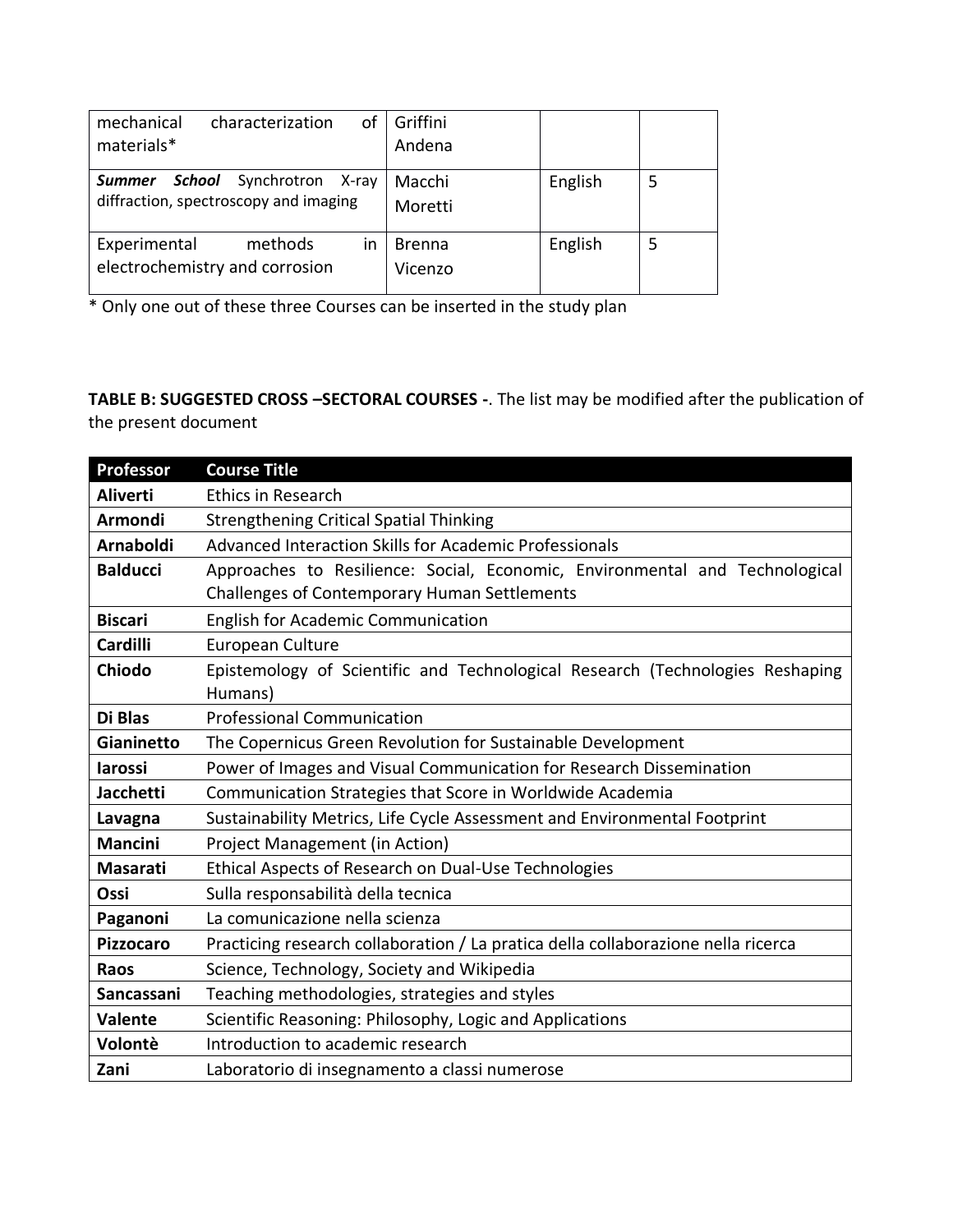## **6.4 Presentation of the study plan**

Ph.D. candidates must submit a study plan, which may be revised periodically (approximately every month), in order to suit possible changes in the course list or needs motivated by the development of their Ph.D. career. The study plans must be approved by the Ph.D. Programme Coordinator, according to the guidelines stated by the Faculty Board of the Ph.D. Programme.

## **6.5 Yearly evaluations**

Candidates present their work to the Faculty Board at least once a year. In particular, the candidates must pass an annual evaluation in order to be admitted to the following Ph.D. year.

The third-year evaluation establishes the candidate's admission to the final Ph.D. defense.

As a result of each annual evaluation, the candidates who pass the exam receive an evaluation (A/B/C/D) and may proceed with the enrolment at the following year. Candidates who do not pass the exam are qualified either as "Repeating candidate (Er) " or "not able to carry on with the Ph.D. (Ei)". In the former case (Er), the candidates are allowed to repeat the Ph.D. year at most once. The Ph.D. scholarships – if any – are suspended during the repetition year. In the latter case (Ei) the candidates are excluded from the Ph.D. programme and lose their scholarships – if any.

In case the Faculty Board holds appropriate to assign directly an exclusion evaluation (Ei) without a previous repetition year, the request must be properly motivated, and validated by the Ph.D. School.

After the final year, candidates who have achieved enough results but need more time to conclude their research work and write their thesis, may obtain the admission to a further year. Normally, no additional scholarship will be provided for the additional year.

## **6.6 Ph.D. thesis preparation**

The main objective of the Ph.D. career is the development of an original research contribution. The Ph.D. thesis is expected to contribute to the advancement of the knowledge in the candidate's research field.

The Ph.D. study and research work are carried out full time during the three years of the Ph.D. course. Stages or study periods in (Italian or International) companies or external Institutions may complete the candidate's preparation.

The resulting theses need to be coherent with the research issues developed in the Department where the Ph.D. Programme is developed.

The candidate must present an original thesis and discuss its contribution to the state of the art in the research field in the research community.

The Ph.D. research is developed following the lead of a supervisor, who supports the candidate in planning their research and in the everyday activities regarding the thesis development.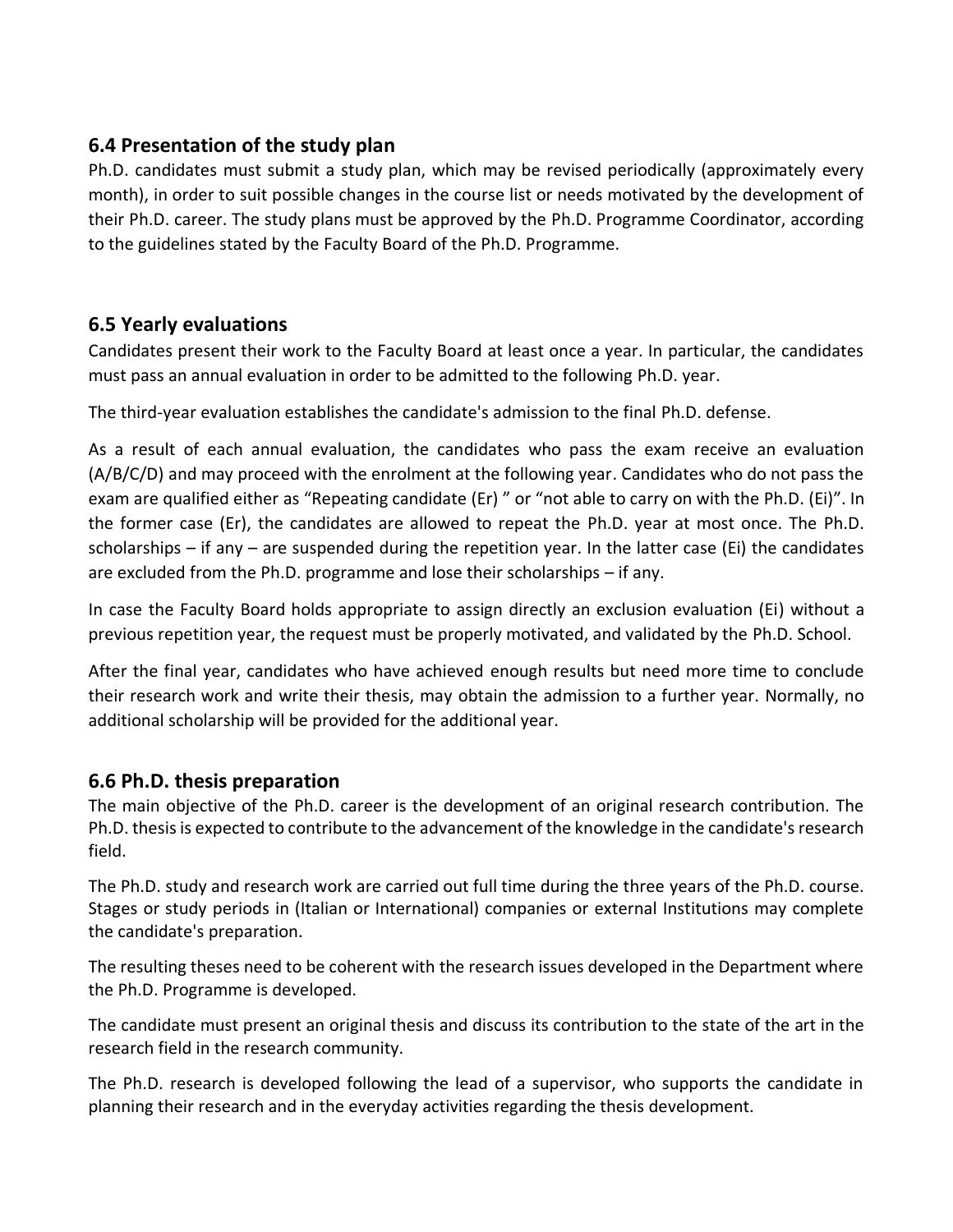At the end of the Ph.D. studies, the Faculty Board evaluates the candidates work. Candidates who receive a positive evaluation submit their theses to two external reviewers for refereeing. If the evaluation provided by the reviewers is positive (or after the revisions required by the external reviewers), the candidates defend their thesis in a final exam, in front of a three members Committee (at least two of which must be external experts).

## 7. Laboratories, Ph.D. Secretary Services

Ph.D. candidates have access to the laboratories of research groups taking part in the Ph.D. Programme in Materials Engineering, which are located in the "G.Natta" Department of Chemistry, Materials and Chemical Engineering (CMIC), and in the Department of Energy. The facilities of the departmental laboratories at CMIC "Servizio di Analisi Microstrutturale dei Materiali" (SAMM), "Laboratorio Analisi Chimiche" (LAC), "Laboratorio grandi apparecchiature: NMR, MS e fotochimica organica" and "Laboratorio Prove Polimeri" (LP3)" are also available.

Ph.D. students can refer to the Secretariat of the Ph.D. Programme for any teaching or administrative issues:

Katia De Vettori Email: PhD-IM @polimi.it

Telephone: +39-02-2399-4771

Department: CMIC, Building 6, Leonardo Campus

## 8. Internationalisation and inter-sectoriality

Carrying out study and research activities at external laboratories is strongly recommended.

Politecnico di Milano supports joint Ph.D. paths with International Institutions, as well as Joint and Double Ph.D. programmes. Further information is available on the Ph.D. School website and on the Ph.D. programme website.

More specifically, formal agreements are active between the Ph.D. Programme in Materials Engineering and:

- KATHOLIEKE UNIVERSITEIT LEUVEN (joint Ph.D. degree)
- XI'AN JIAOTONG UNIVERSITY (China)
- ECOLE NATIONALE SUPERIEURE DES MINES DE SAINT-ETIENNE (co-tutelle)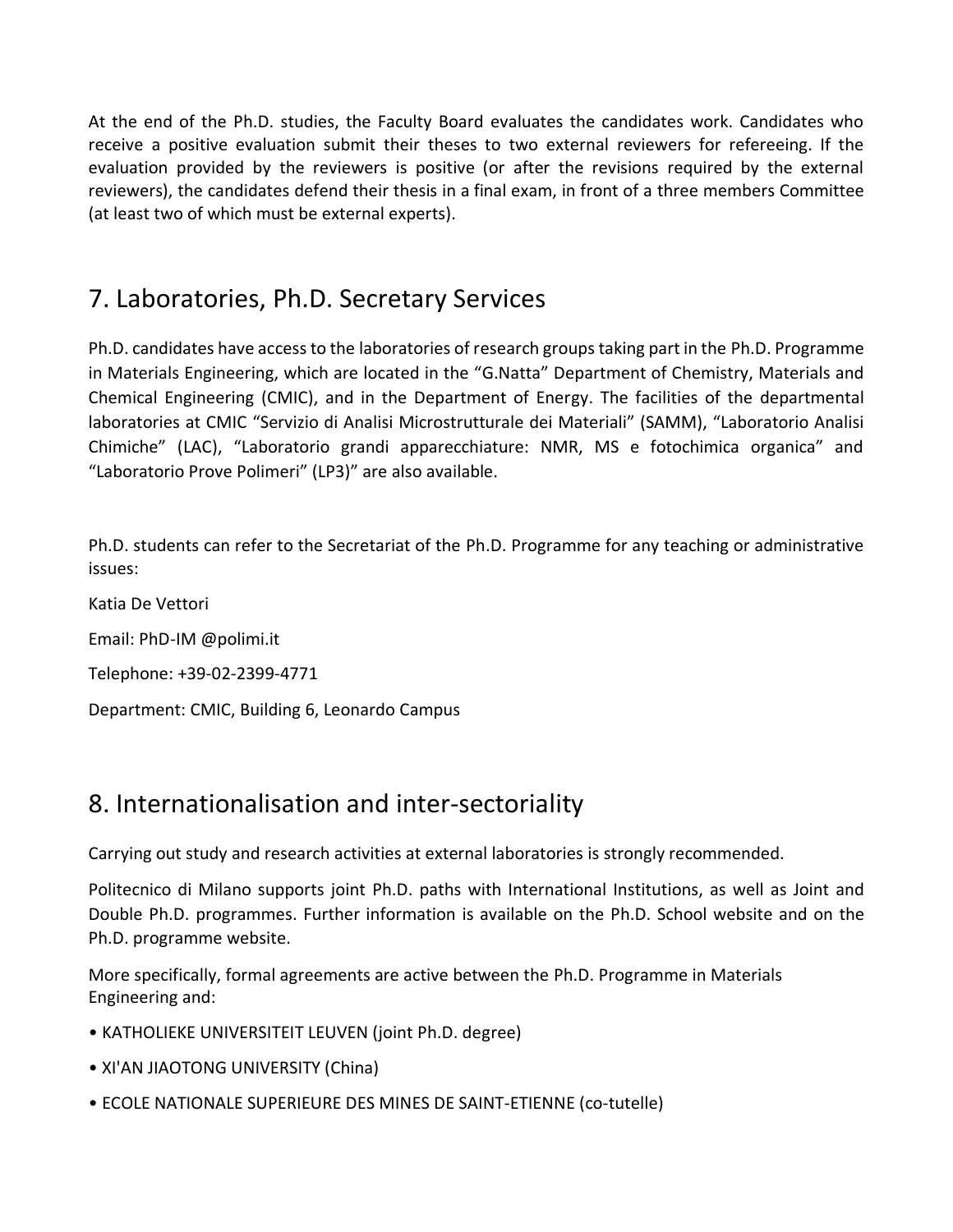• PONTIFICIA UNIVERSIDAD CATÓLICA DE CHILE

Further Research collaborations (Ph.D. students exchanges, research stages, visiting professors) are active with the following Universities and Research Centres:

- MASSACHUSETTS INSTITUTE OF TECHNOLOGY, BOSTON (US)
- EIDGENSSISCHE TECHNISCHE HOCHSCHULE ETH, ZURICH (SWITZERLAND)
- UNIVERSITE' D'EVRY VAL D'ESSONNE (FRANCE)
- CERN, GENEVE (SWITZERLAND)
- CERN, GRENOBLE (SWITZERLAND)
- SHEN ZHEN UNIVERSITY (CHINA)
- IMPERIAL COLLEGE OF SCIENCE, TECHNOLOGY AND MEDICINE (UK)
- LUNDS UNIVERSITET (SWEDEN)
- NORWEGIAN UNIVERSITY OF SCIENCE AND TECHNOLOGY (TRONDHEIM, NORWAY)
- UCLA UNIVERSITY OF CALIFORNIA (LOS ANGELES, US)
- LULEA TEKNISKA UNIVERSITET (SWEDEN)
- UNIVERSITE' CATHOLIQUE DE LOUVAIN (BELGIUM)
- FRIEDRICH-ALEXANDER-UNIVERSITY OF ERLANGEN-NUREMBERG (GERMANY)
- INSTITUT DE CHIMIE DE LA MATIERE CONDENSEE (BORDEAUX, FRANCE)
- MONTANUNIVERSITÄT LEOBEN (LEOBEN, AUSTRIA)

Interaction and collaboration with non-academic institutions provide significant benefits to both doctoral candidates as well as to research and innovation intensive institutions.

In particular, the Ph.D. Programme in Materials Engineering collaborates with the following Research Agencies and/or Industrial partners.

- APCE
- ENEA
- IIT FONDAZIONE ISTITUTO DI TECNOLOGIA
- INSTM
- INAF OSSERVATORIO ASTRONOMICO DI BRERA

• INNOVHUB - AZIENDA SPECIALE INNOVHUB STAZIONI SPERIMENTALI PER L'INDUSTRIA DELLA CAMERA DI COMMERCIO DI MILANO

• RICERCA SISTEMA ENERGETICO - RSE S.P.A.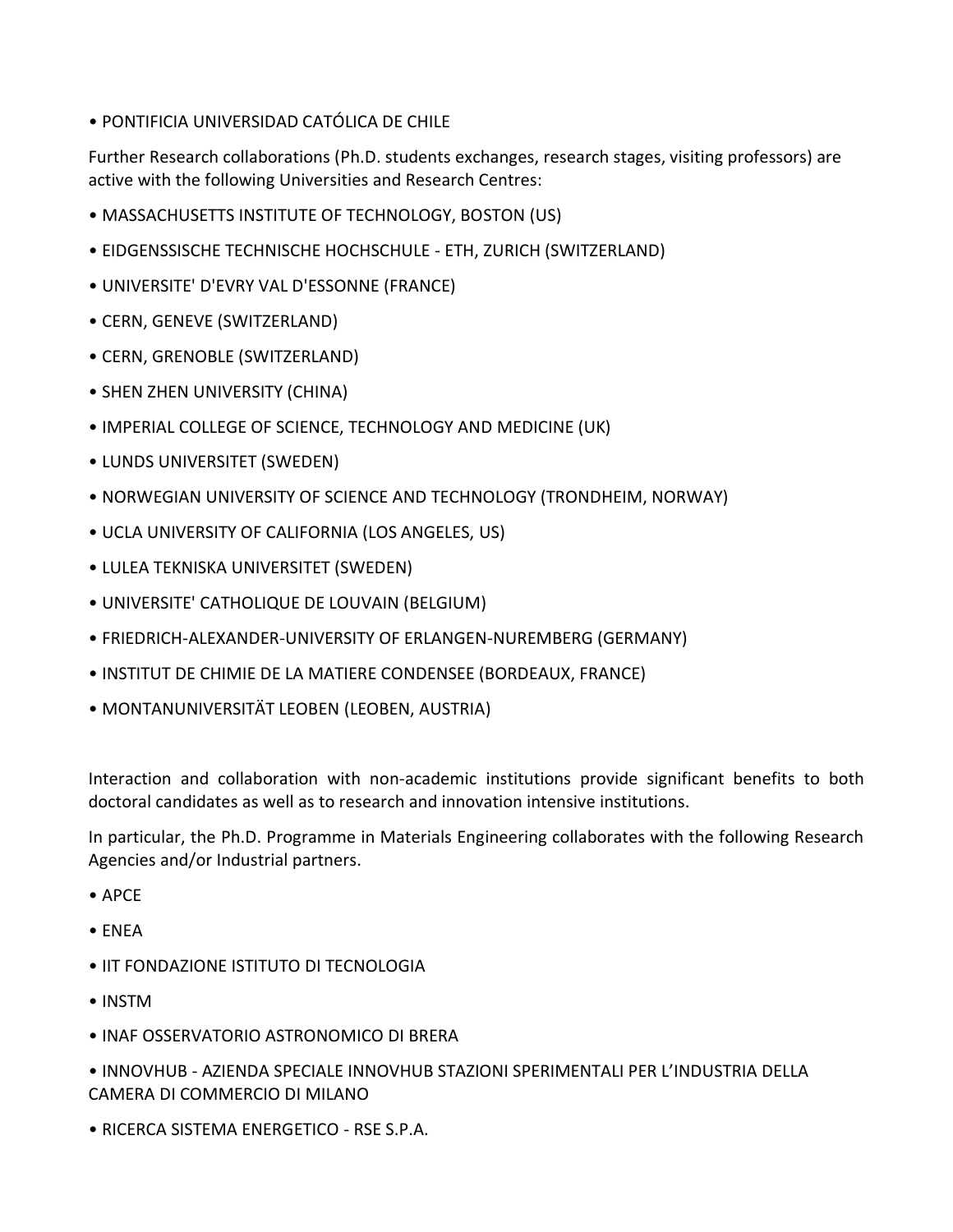- STMICROELECTRONICS
- FATER S.P.A.
- ELECTROLUX PROFESSIONAL S.P.A.
- SOLVAY SPECIALTY POLYMERS
- ENI S.P.A
- LOGIC S.P.A.
- BM Plastics S.P.A
- SAVARE' I.C. srl

## Attachment A1 – Ph.D. Programme Coordinator

Chiara Bertarelli received the degree in Industrial Chemistry in 1997 from the Università degli Studi di Milano (Milan, Italy). In 1998 awarded a post-laurea grant to attend the "Advanced School in Polymer Science G. Natta" at Politecnico di Milano and received the diploma with honors in 2000. She then awarded a PhD grant in Materials Engineering at Politecnico di Milano and got the diploma with honours in 2003. Visiting Professor at the Faculty of Textile Science & Technology of Shinshu University (JPN) in 2010 and at the ENS of Cachan (FR) in 2016. At present, is Full Professor in the Scientific Area of Materials Science and Technology.

## *Teaching Activities*

She was lecturer of the courses "Organic Functional Materials", both in Italian (from 2003 to 2010) and in English (from 2005 to 2011), the course "Tecnologie dei Materiali Nanostrutturati" since 2010/2011 academic year, "Functional Materials" since 2011/2012 academic year, "Laboratorio di Sintesi Finale" since 2015. She was assistant lecturer within the course "Structure of Polymer Materials (from 2002 to 2004 and from 2006 to 2011) for students in Ingegneria dei Materiali. Moreover, she was invited to give lessons within the Doctoral Course of Electronic Engineering and post-laurea Master Courses on Materials for Cultural Heritage.

## *Management*

She has held office in Council of the Department of Chemistry, Materials and Chemical Engineering of Politecnico di Milano from 2007 to 2010, in Faculty of the Doctoral Programme in Materials Engineering since 2011, and she is Coordinator of the same Doctoral Programme since the 2020. Is Team Leader of the Laboratory of Design and Synthesis of Functional and Nanostructured Materials of Politecnico di Milano.

## *ResearchActivities*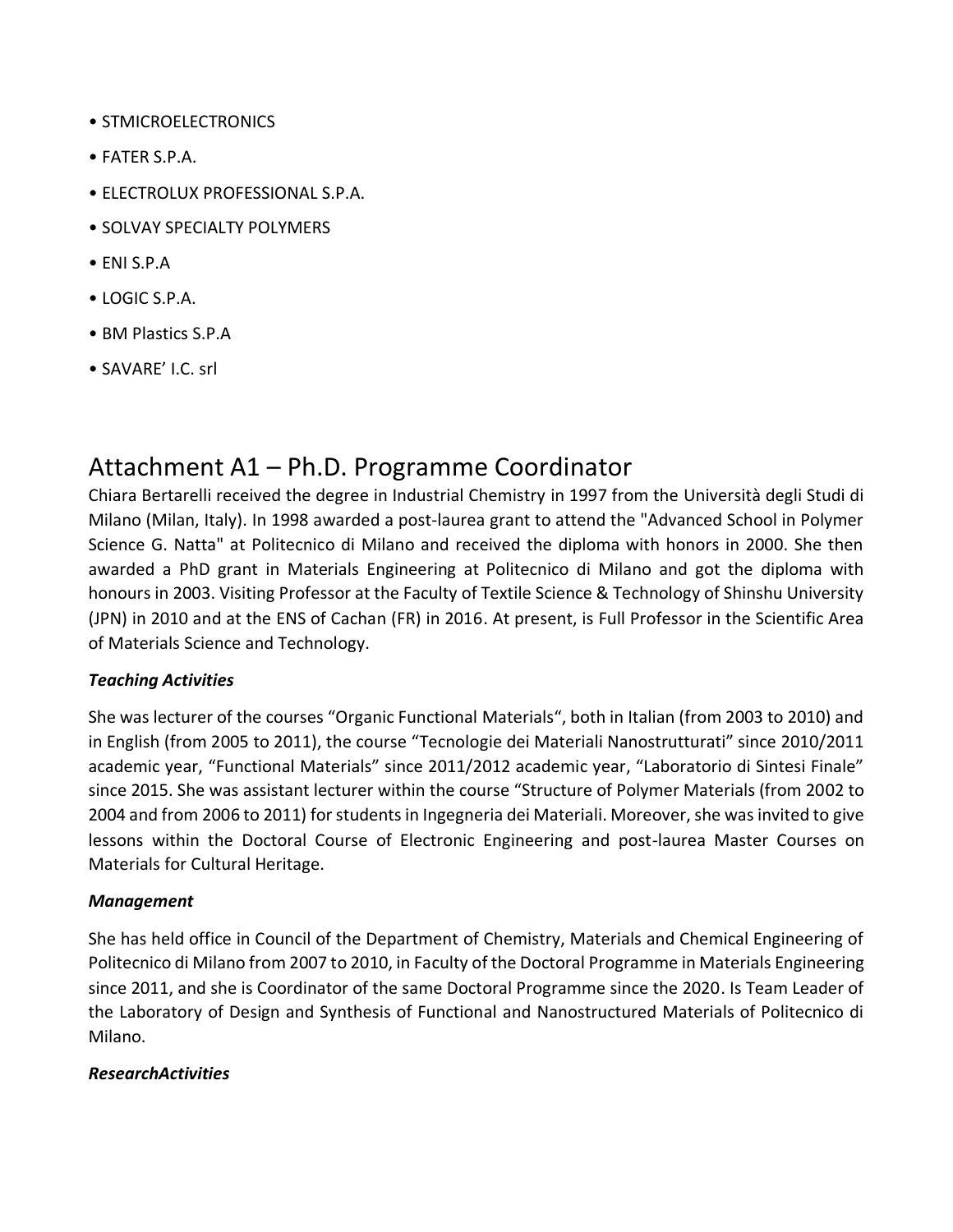The present research activities deal with the design and synthesis photochromic materials for smart optical devices, conjugated oligomers and polymers based on thiophene derivatives for optoelectronic devices and thermoelectric generators, and the development of functional nanofibers by electrospinning. The quality of the research activity is assessed by 129 Scopus publications and three reviews. She has hi= 25 and a total number of citations of 2142 (Source Scopus, march 2021). She is coinventor of a WO patent and an European patent, pending for other International Countries. The complete list of publications can be found at the ORCID website: [https://orcid.org/0000-0002-4577-](https://orcid.org/0000-0002-4577-0741) [0741.](https://orcid.org/0000-0002-4577-0741) She presented many notes at National and International Conferences and has several invited speeches.

### *Management of research projects*

Has participated to many projects funded by the Italian Scientific and Technological Ministry (MIUR), by the Italian Foundation 'Fondazione Cariplo' and European Community. Among these, she was research line manager of the JRA6 in "Optical Infrared Coordinator Network for Astronomy (OPTICON)" FP6 (2004-2008) – In the 7th FP Framework, she is Person in charge of scientific and technical/technological aspects for Politecnico di Milano in the EU Project (OPTICON)" for 2009-2012 and for 2013-2015. In the H2020 she is Person in charge of scientific and technical/technological aspects for Politecnico di Milano in the new EU OPTICON Project. Project Coordinator of the project entitled "Orientation and segregation phenomena in electrospun hybrid polymer systems and in polymer blends" funded by INSTM (National Consortium of Materials Science and Technology) (2008- 2009). Local Coordinator of the Projects entitled "Nanostructured MATerials for Innovative Hybrid Solar cells - MATHYS" (2010-2012) and "Inkjet printing of integrated organic optolectronic devices: from molecular design to a digital X-ray imager (InDiXi) (2012-2014) funded by Fondazione Cariplo.

## Attachment A2 – Ph.D. Faculty Board

| Name                                                | Affiliation                                                              | <b>Scientific Disciplinary Sector</b> |
|-----------------------------------------------------|--------------------------------------------------------------------------|---------------------------------------|
| Chiara<br>Bertarelli<br>(coordinator)               | Dipartimento di Chimica, Materiali<br>ed Ingegneria Chimica Giulio Natta | $ING-IND/22$                          |
| Francesco Briatico<br>Vangosa<br>(vice-coordinator) | Dipartimento di Chimica, Materiali<br>ed Ingegneria Chimica Giulio Natta | $ING-IND/22$                          |
| Marco Beghi                                         | Dipartimento di Energia                                                  | FIS/03                                |
| Massimiliano<br><b>Bestetti</b>                     | Dipartimento di Chimica, Materiali<br>ed Ingegneria Chimica Giulio Natta | $ING-IND/22$                          |
| Fabio Bolzoni                                       | Dipartimento di Chimica, Materiali                                       | $ING-IND/22$                          |

Description of the composition of the Faculty Board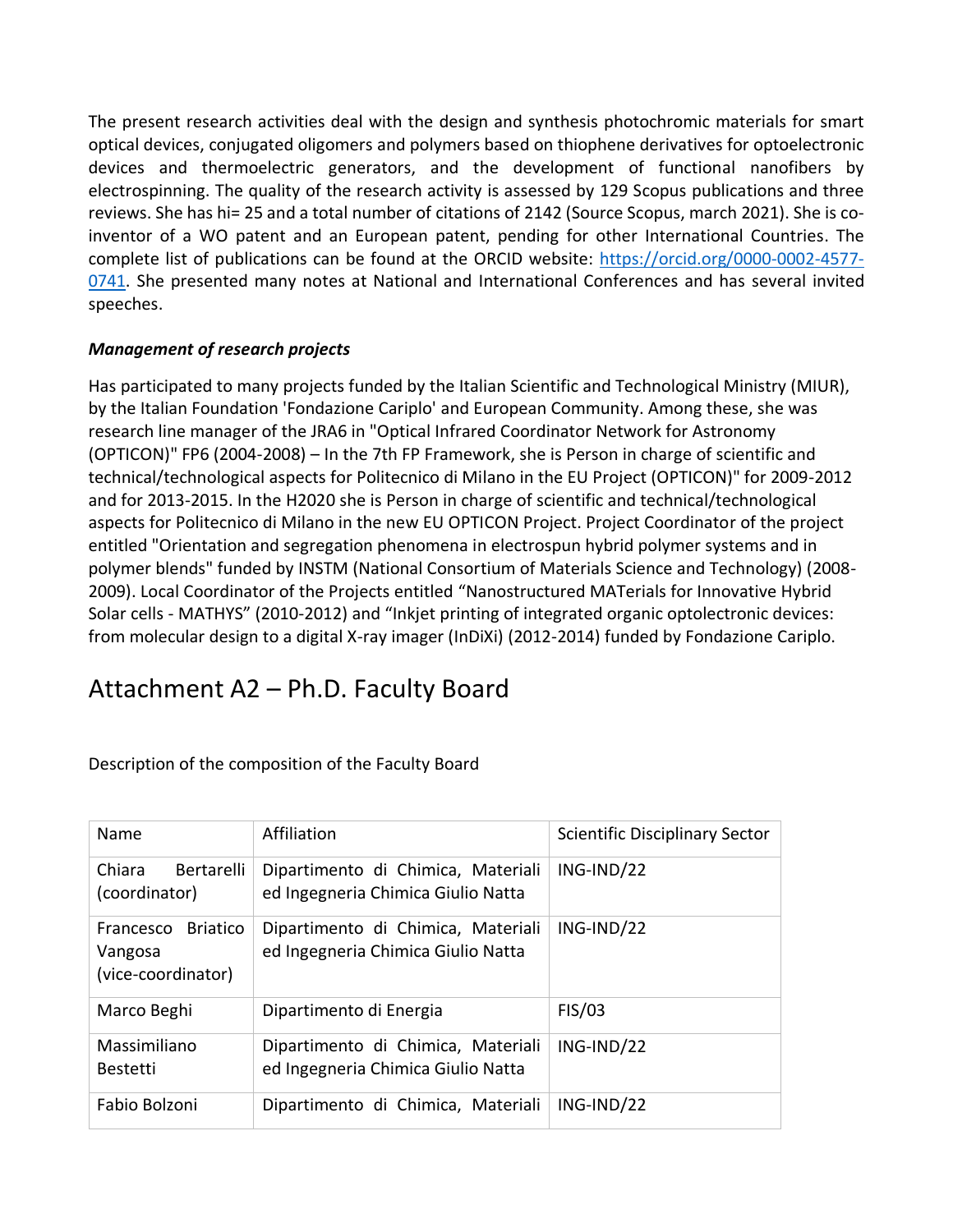|                            | ed Ingegneria Chimica Giulio Natta                                       |              |
|----------------------------|--------------------------------------------------------------------------|--------------|
| Roberto Chiesa             | Dipartimento di Chimica, Materiali<br>ed Ingegneria Chimica Giulio Natta | $ING-IND/22$ |
| Luigi De Nardo             | Dipartimento di Chimica, Materiali<br>ed Ingegneria Chimica Giulio Natta | ING-IND/22   |
| Giovanni Dotelli           | Dipartimento di Chimica, Materiali<br>ed Ingegneria Chimica Giulio Natta | ING-IND/22   |
| Fabio Ganazzoli            | Dipartimento di Chimica, Materiali<br>ed Ingegneria Chimica Giulio Natta | CHIM/07      |
| Marinella Levi             | Dipartimento di Chimica, Materiali<br>ed Ingegneria Chimica Giulio Natta | ING-IND/22   |
| Andrea Li Bassi            | Dipartimento di Energia                                                  | FIS/03       |
| Luca Magagnin              | Dipartimento di Chimica, Materiali<br>ed Ingegneria Chimica Giulio Natta | ING-IND/23   |
| Claudia Marano             | Dipartimento di Chimica, Materiali<br>ed Ingegneria Chimica Giulio Natta | ING-IND/22   |
| Stefano<br>Valdo<br>Meille | Dipartimento di Chimica, Materiali<br>ed Ingegneria Chimica Giulio Natta | CHIM/07      |
| Paolo Ossi                 | Dipartimento di Energia                                                  | FIS/03       |
| Maria Pia Pedeferri        | Dipartimento di Chimica, Materiali<br>ed Ingegneria Chimica Giulio Natta | ING-IND/22   |
| <b>Guido Raos</b>          | Dipartimento di Chimica, Materiali<br>ed Ingegneria Chimica Giulio Natta | CHIM/07      |
| Elena Redaelli             | Dipartimento di Chimica, Materiali<br>ed Ingegneria Chimica Giulio Natta | ING-IND22    |
| Matteo Tommasini           | Dipartimento di Chimica, Materiali<br>ed Ingegneria Chimica Giulio Natta | $ING-IND/22$ |
| Lucia Toniolo              | Dipartimento di Chimica, Materiali<br>ed Ingegneria Chimica Giulio Natta | ING-IND/22   |
| Stefano Turri              | Dipartimento di Chimica, Materiali<br>ed Ingegneria Chimica Giulio Natta | $ING-IND/22$ |
| Pasquale Vena              | Dipartimento di Chimica, Materiali<br>ed Ingegneria Chimica Giulio Natta | ING-IND/34   |